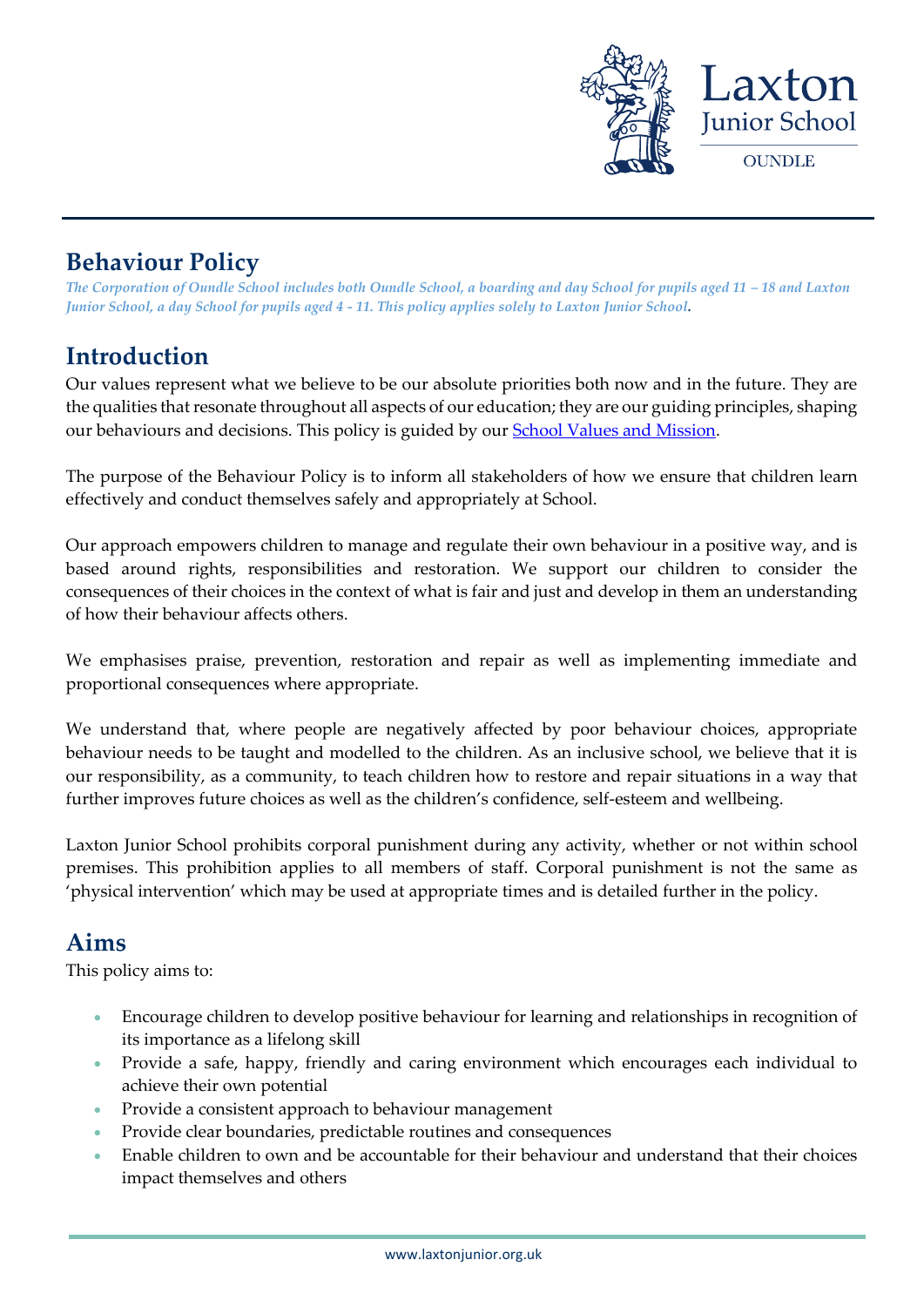- Enable staff to support children to understand, express and manage their thoughts, feelings, emotions and behaviours
- Promote intrinsic motivation to behaviour
- Respect everyone's mutual rights to ensure effective relationships with other children, LJS staff and all members of our community
- Define what we consider to be unacceptable behaviour, including bullying and cyberbullying and peer on peer abuse
- Outline how pupils are expected to behave alongside our system of rewards and consequences
- Summarise the roles and responsibilities of different members of the school community with regards to promoting positive behaviour

This policy remains in place for any behaviours that happen outside of the school premises to such an extent as is reasonable, for example:

- Taking part in any school-organised or school-related activity
- Travelling to or from school
- Whilst wearing school uniform
- In some other way identifiable as a pupil at the school

This policy remains in place for any misbehaviour, whether or not the conditions above apply, that:

- Could have repercussions for the orderly running of the school
- Pose a threat to another pupil or member of the public
- Could aversely affect the reputation of the school

# **Legislation and Statutory Requirements**

This policy is based on advice from the Department for Education (DfE) on:

- [Behaviour and discipline in schools](https://www.gov.uk/government/publications/behaviour-and-discipline-in-schools)
- [Searching, screening and confiscation at school](https://www.gov.uk/government/publications/searching-screening-and-confiscation)
- The Equality Act 2010
- [Use of reasonable force in schools](https://www.gov.uk/government/publications/use-of-reasonable-force-in-schools)
- [Supporting pupils with medical conditions at school](https://www.gov.uk/government/publications/supporting-pupils-at-school-with-medical-conditions--3)
- [The Independent School Standards](https://assets.publishing.service.gov.uk/government/uploads/system/uploads/attachment_data/file/800615/Independent_School_Standards-_Guidance_070519.pdf)
- [Special educational needs and disability \(SEND\) code of practice.](https://www.gov.uk/government/publications/send-code-of-practice-0-to-25)
- Schedule 1 of the [Education \(Independent School Standards\) Regulations 2014;](http://www.legislation.gov.uk/uksi/2014/3283/schedule/made)

# **Equality, Diversity and Inclusion**

At Laxton Junior School, we understand and respect that all our pupils are different and are committed to providing a school experience that is inclusive, accessible, quality and full of opportunity for all our pupils, including those with SEND and protected characteristics. Where relevant, we will seek the support and guidance of other professionals such as:

- Educational Psychologists
- Behavioural Support Specialists
- Educational Welfare Officers
- Children's Social Care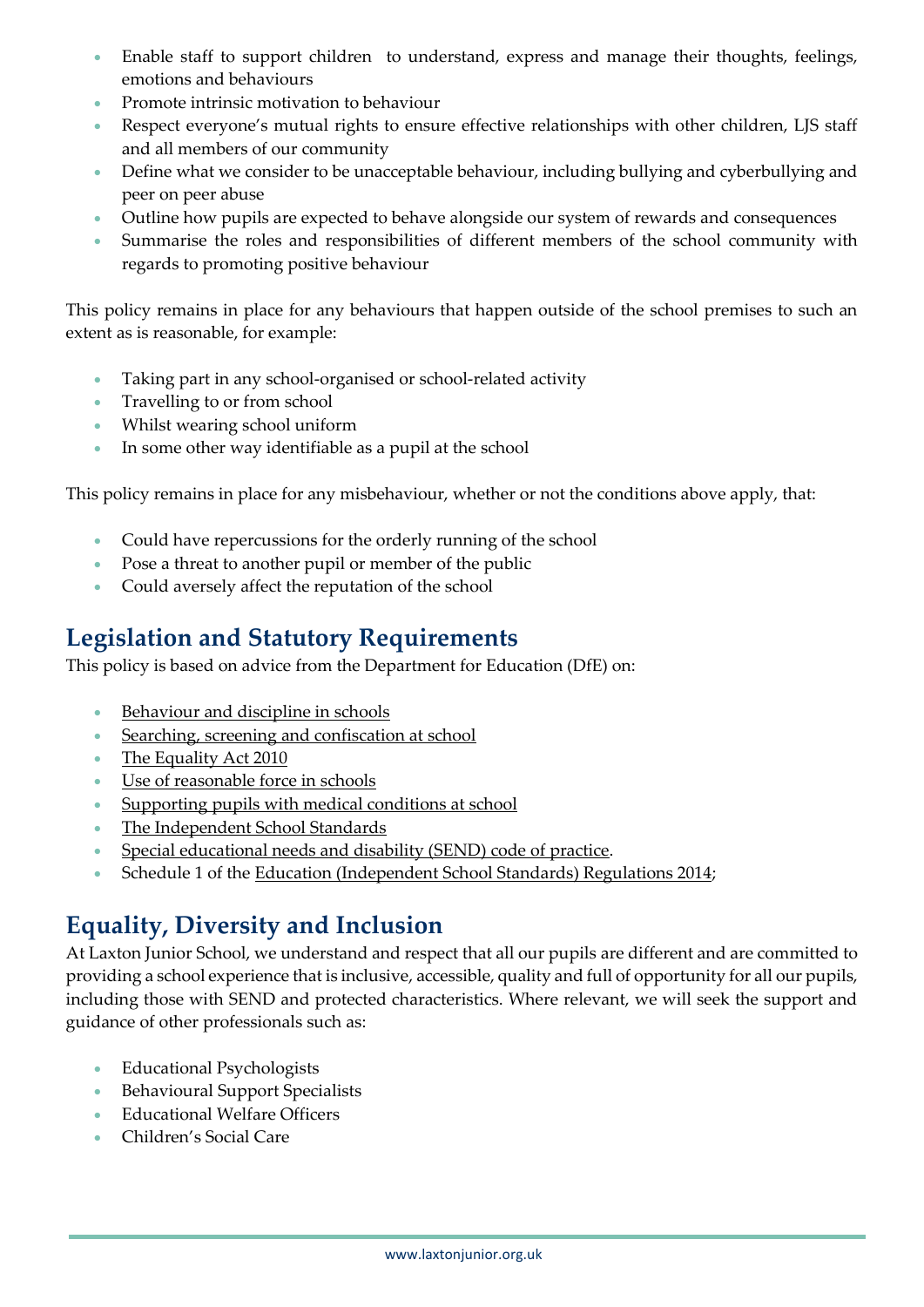# **Definitions**

#### **Rights**

Our rights are what every human being is entitled to and deserves, no matter who they are, so that we can live in a world that is fair and just. At Laxton Junior School, everyone has the right to:

- Be safe, happy and healthy
- Play, learn and achieve
- Be respected

### **Responsibilities**

A responsibility is something that is your job to do something about, or to think about. It is something that affects our lives and other people's lives.

For example, we have the right to be **safe and healthy**, so we have the responsibility to be kind, speak out to stay safe, make healthy choices, bring our water bottles to school etc.

### **Restorative Approach**

Our restorative approach encourages children to take responsibility for their behaviour by thinking through the causes and consequences. It is about developing, maintaining and repairing relationships so that we can build a community based around empathy and self-learning, helping everyone to learn academically, socially and emotionally.

#### **Behaviours**

The safety and wellbeing of our pupils is paramount. Each behaviour, the way in which one acts or conducts oneself, will be approached and considered individually. Responses are based on sound professional judgement, our LJS Values and Mission and, where appropriate, linked to child protection and statutory guidance. Our Laxton Junior School Behaviour Pathway (Appendix 1) outlines example behaviours and possible rewards and consequences linked to them.

#### **Bullying**

The Laxton Junior School community recognises that all forms of bullying, especially if left unaddressed, can have devastating effects on individuals; it can create a barrier to learning and have serious consequences for mental wellbeing. Bullying, including cyberbullying, is not tolerated or accepted at Laxton Junior School. By effectively preventing and tacking bullying Laxton Junior School can help to create a safe and disciplined environment where pupils are able to learn and fulfil their potential.

We accept and use the definition provided by the Anti-Bullying Alliance that defines bullying as:

'The repetitive, intentional hurting of one person or a group by another person or group, where the relationship involves an imbalance of power. It can happen face-to-face or online.'

Bullying is recognised by the School as being able to hurt emotionally or physically. We recognise that it can be motivated by prejudice against particular groups, for example, on grounds of race, religion, culture, sex, gender, homophobia, special educational needs and disability, or because a child is adopted or is a carer.

Keeping Children Safe in Education, 2021, states that bullying (including cyberbullying) is a form of peeron-peer abuse and emotional abuse. Bullying incidents will be treated as child protection concerns when there is reasonable cause to believe that a child is suffering or likely to suffer significant harm. The School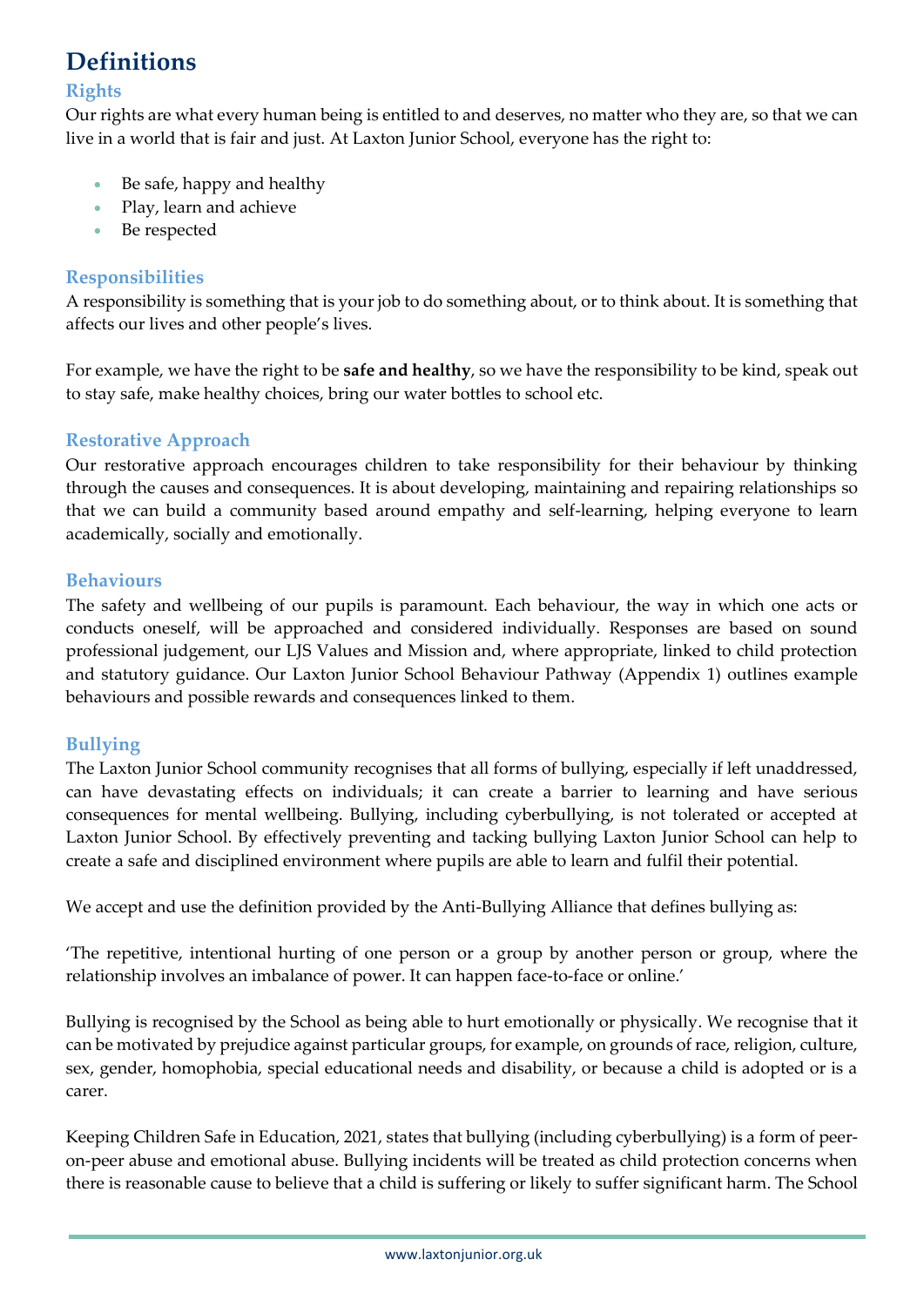also recognises bullying as a form of peer on peer abuse and as a safeguarding concern. It can be emotionally abusive and can cause severe and adverse effects on children's emotional development. The term bullying in this policy always refers to cyberbullying also. Further details of our approach to preventing and addressing bullying are set out in our Countering Bullying and Cyber Bullying Policy.

# **Roles and Responsibilities**

### **The Governing Body**

The Governing Body, including the named Governor for Safeguarding, is responsible for monitoring this policy's effectiveness and holding the Head to account for its implementation. The Governor for Safeguarding and the Chair of the LJS Committee will receive at least termly updates on behaviour and will report relevant information to the Committee.

### **The Head**

The Head has overall responsibility for reviewing and approving this policy. The Head delegates responsibility for behaviour and this policy to the Deputy Head.

### **Deputy Head**

The Deputy Head will ensure that:

- The policy is reviewed and implemented
- The policy is publicised and available to parents and pupils, including on our website
- Information on this policy is included during new staff induction
- Staff are modelling this policy consistently
- Behaviour is proactively taught, in conjunction with the Assistant Head Pastoral, through assemblies and PSHE curriculum
- The school environment encourages positive behaviour
- Positive behaviour is recognised and celebrated
- Behaviours not in line with this policy, and the LJS Values and Mission, are prevented
- Where negative behaviours are not prevented, they are dealt with in line with this policy
- The implementation of this policy is tracked and monitored
- Behaviour incidents are logged on CPOMS, monitored and reviewed as appropriate
- Rewards and consequences are applied consistently
- All stakeholders receive the opportunity to share feedback when the policy is reviewed
- Appropriate training and information is given to all members of the School community

### **The Assistant Head Pastoral**

The Assistant Head Pastoral is responsible for:

- Promoting the School's Values, Mission and approach to behaviour through assemblies
- Ensuing the PSHE curriculum proactively teaches positive behaviour and that it is reviewed on a regular basis
- Leading the promotion of British Values and spiritual, moral, social and cultural development (SMSC)
- Working alongside the Deputy Head to monitor behaviour incidents and pastoral concerns raised on CPOMS and responding to these accordingly
- Organising or leading pastoral interventions, including restorative conversations with pupils, as appropriate
- Meeting with parents to discuss pastoral concerns, progress and successes
- Modelling positive behaviour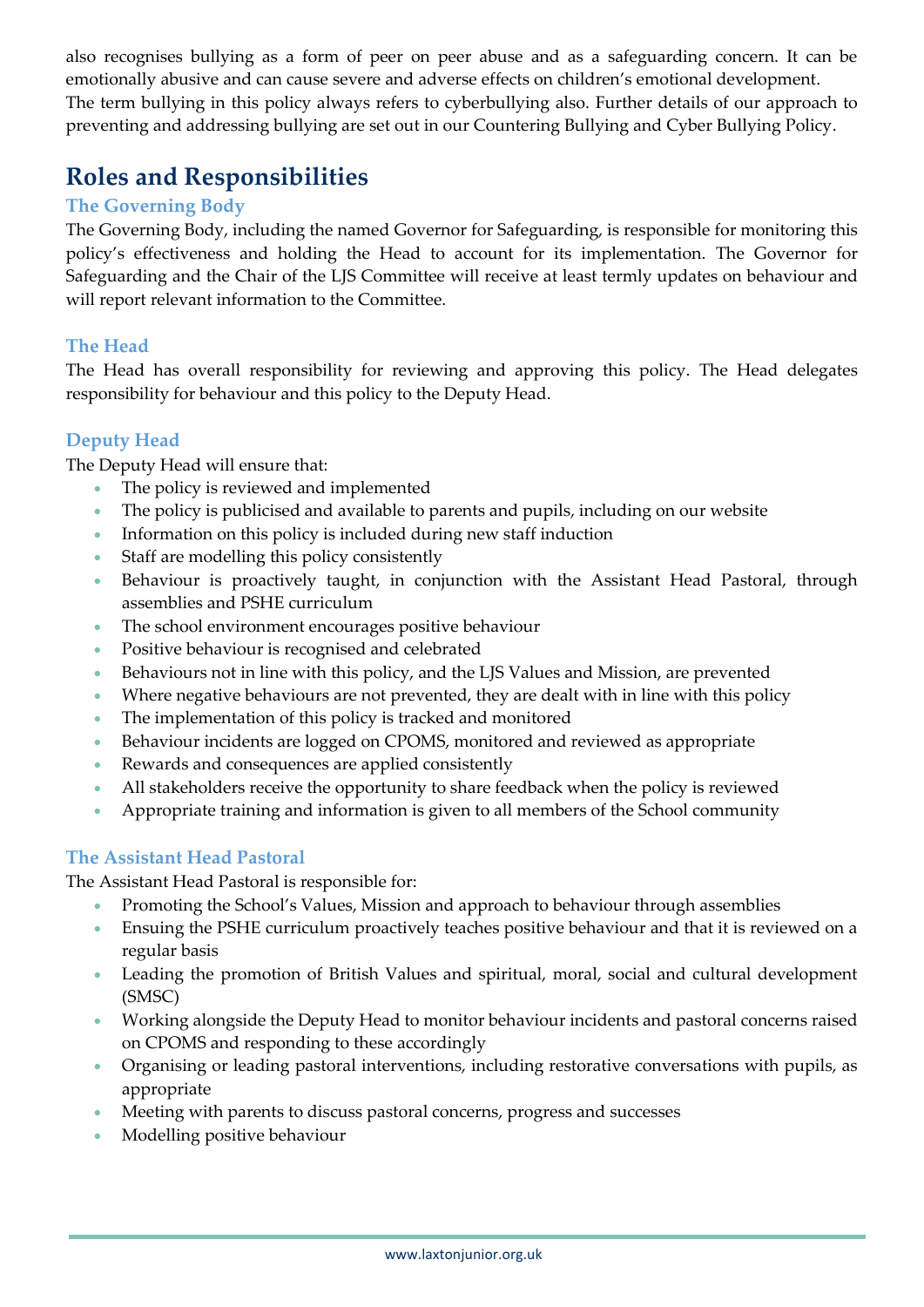### **Laxton Junior School Leadership Team (LJLT)**

The LJLT are responsible for:

- Modelling positive behaviour
- Implementing this policy consistently
- Being a visible presence throughout the school
- Supporting staff when children are not demonstrating positive behaviours, including being part of restorative conversations
- Supporting staff to implement the behaviour policy
- Celebrating successes
- Ensuring CPOMS is being used effectively
- Communicate with parents to celebrate positive behaviour
- Be involved, as appropriate, when behavioural learning plans are created and help review the progress

#### **Head of Educational Support**

The Head of Educational Support is responsible for:

- Supporting staff in promoting positive behaviours
- Monitoring pupils on the SEND register in relation to their behaviour using CPOMS, pupil progress meetings, observation and other appropriate means
- Provide support for pupils where learning difficulties and disabilities manifest as disaffection, emotional or behavioural difficulties
- Provide support for pupils with social, emotional and mental health difficulties. This may include pupils becoming withdrawn or isolated, as well as displaying challenging, disruptive or disturbing behaviour
- Creating Educational Support Plans which include support and strategies for behaviour, when appropriate
- Supporting a multi-agency approach as appropriate

#### **Staff**

Staff are responsible for:

- Modelling positive behaviour
- Implementing the Behaviour Policy consistently
- Developing and displaying a Class Charter, with input from their class, and referring to and reviewing this regularly
- Providing a personalised approach to the specific behavioural needs of pupils
- Recording behaviour incidents on CPOMS in line with the LJS Behaviour Pathway

#### **Parents/Carers**

Parents/Carers are expected to:

- Support their child in adhering to the Laxton Junior School Behaviour Charter
- Inform the school of any change in circumstances that may affect their child's behaviour
- Discuss behavioural concerns with the Form Teacher

#### **Pupils**

Pupils are responsible for:

- Creating their class charter alongside their peers and Form Teacher
- Following their class charter
- Modelling positive behaviours
- Speaking out to stay safe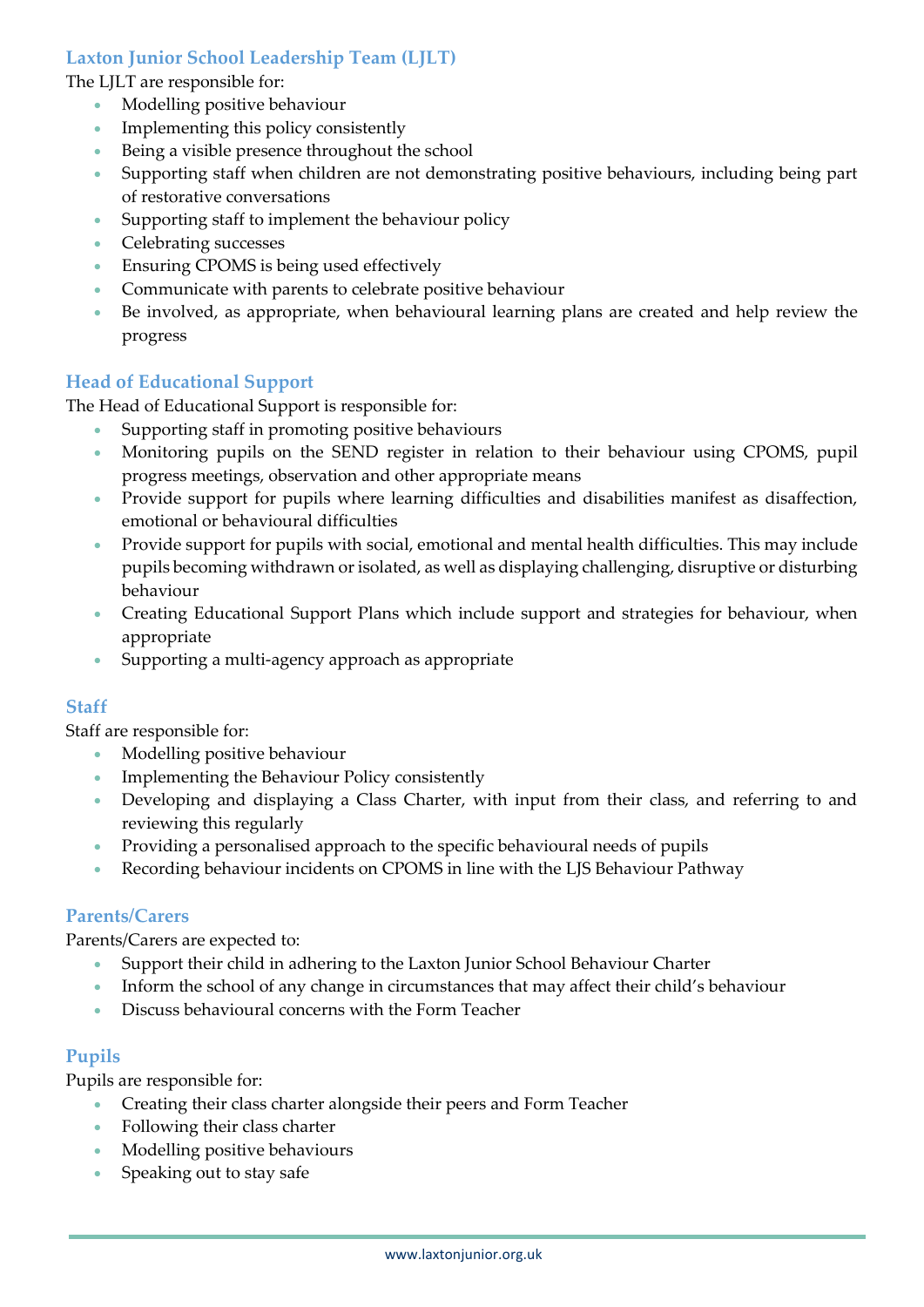- Using the LJS Values and Mission to support a happy, safe and healthy school life for themselves and others
- School Council are responsible for creating and reviewing the LJS Playground Charter, alongside any other shared spaces, annually

# **Developing Consistent Expectations**

For children to maximise their potential socially, emotionally and academically in school they must feel safe, happy and secure. It is the responsibility of every adult to ensure that children understand what is expected of them in terms of their behaviour. We therefore have a whole school approach to behaviour to ensure that behaviour standards are consistent.

We aim to achieve **consistency** by having:

- **Consistent** actions: never ignoring a problem with all members of staff taking responsibility for behaviour
- **Consistent** positive reinforcement: all staff following routines for reinforcing, encouraging and celebrating expected and over and above behaviours
- **Consistent** consequences: defined, agreed and applied at the classroom level as well as established structures for more serious behaviours
- **Consistent** simple rules/agreements/expectations: promoting appropriate behaviours that are accessible to all and enabling all staff to reference and promote appropriate behaviours
- **Consistent** respect from adults: even in the face of disrespectful behaviours
- **Consistent** routines: reinforcing routines for positive behaviour across the school e.g. classroom, corridors, playground and dining rooms

# **Laxton Junior School Behaviour Charter**

Pupils are expected to behave in line with the LJS Behaviour Charter, which is built on the rights that all pupils at Laxton Junior School have and the responsibilities they have to uphold them.

At Laxton Junior School everyone has the right to:

- Be safe, happy and healthy
- Play, learn and achieve
- Be respected

We have the right to be **safe, happy and healthy**, so we have the *responsibility* to be kind, speak out to stay safe, make healthy choices, bring our water bottles to school and undertake random acts of kindness.

We have the right to **play, learn and achieve** so we have the *responsibility* to be ready to learn, give our personal best, listen, ask questions, take risks and grasp different opportunities.

We have the right to be **respected** so we have the *responsibility* to listen to other peoples' opinions, use manners, encourage others, be helpful, be kind and provide opportunities regardless of any protected characteristics etc.

Responsibilities listed above are not exhaustive.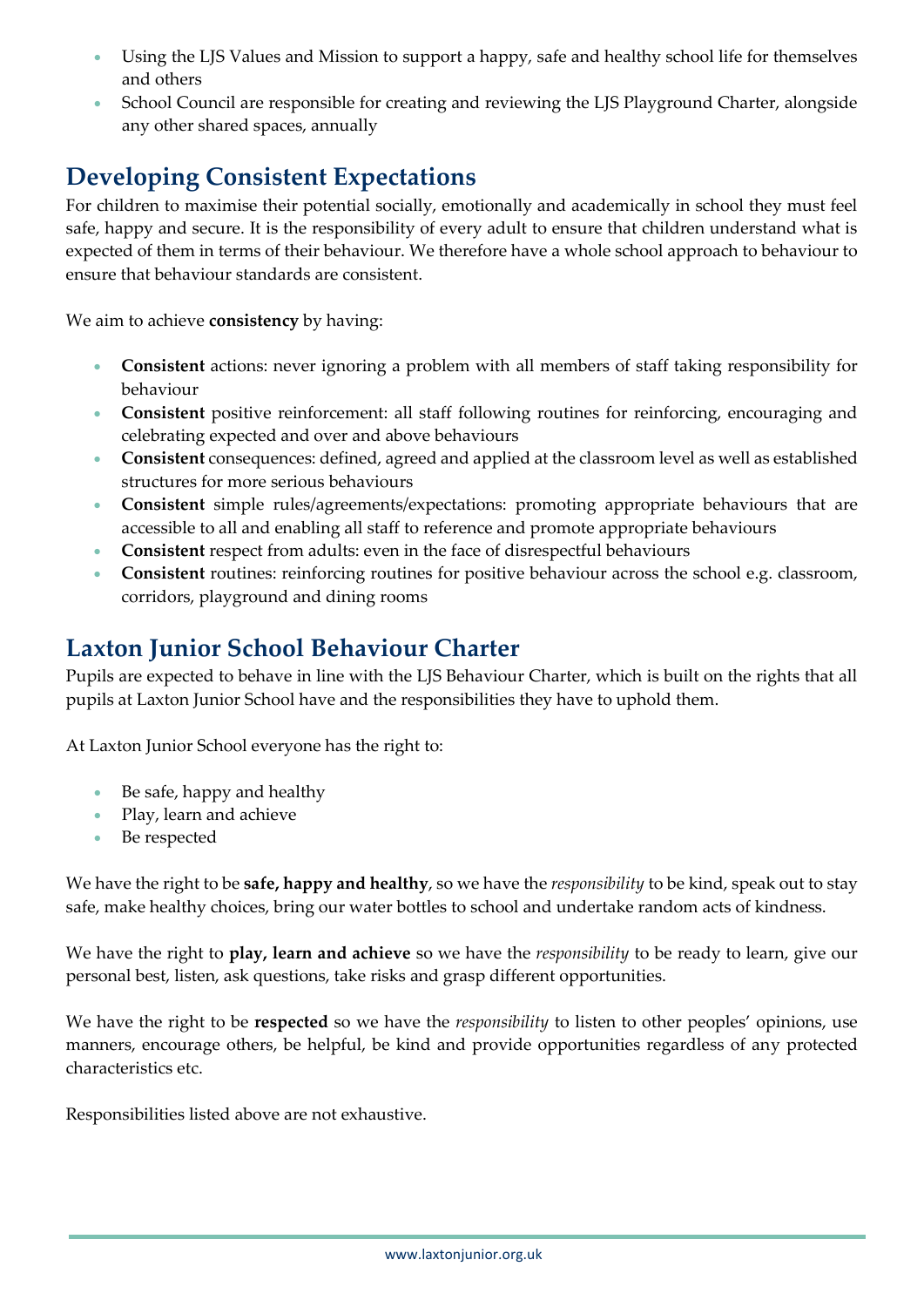### **Behaviour Charters for Classrooms and Playground**

To help ensure our rights and encourage responsibility, the pupils are supported to develop 'charters' for the classroom and spaces around the School. There must be a 'Class Charter' on display in every Form's classroom.

The charter can take any form the class wish and may look different in each classroom, however the language of rights and responsibilities will be consistent and the charters must be developed alongside the children. Class charters are referred to when promoting positive behaviours or redirecting behaviour choices not in line with the charter or our Values and Mission. Class charters should be modelled by all and explicitly referred to.

Although the charter will be embedded during the first few weeks of the academic year, it will be routinely revisited, reflected upon and re-established throughout the year.

### **Positive Relationships, Proactive Strategies and Preventative Planning**

We aim to prevent or minimise negative behaviour related incidents by providing the children with a positive, engaging and memorable learning experience. We understand that all behaviour is a form of communication and about making choices.

We promote children learning to take responsibility for their behaviour in the same way they learn any other area of the curriculum. To help the children develop successfully we create a school climate that encourages responsibility and promotes positive behaviour choices.

Here are some examples of how we do this:

- Acknowledge and thank children for behaving responsibly and positively
- Celebrate children who demonstrate over and above behaviours
- Build positive learning environments
- Provide quality learning opportunities through an engaging curriculum and thought-provoking lessons
- Provide regular encouragement and descriptive feedback
- Build positive and trusting relationships built on mutual respect
- Always greet the children pleasantly
- Build relationships with parents
- Take a genuine interest in the children and get to know them and their families
- Model respectful behaviour
- Model reflective and thoughtful behaviour
- Listen carefully to the children and encourage them to share their thoughts, feelings and opinions
- Provide a safe and enjoyable physical environment
- Develop pupil leadership
- Circle time, assemblies and enrichment lessons
- Know that everyone is responsible for children's behaviour
- Ignore certain behaviours, withdrawing attention for the children demonstrating these
- Use the environment to separate, defuse, distract or engage

There should be a balance of positive strategies to promote intrinsic motivation and independence while celebrating the success and achievement of all children.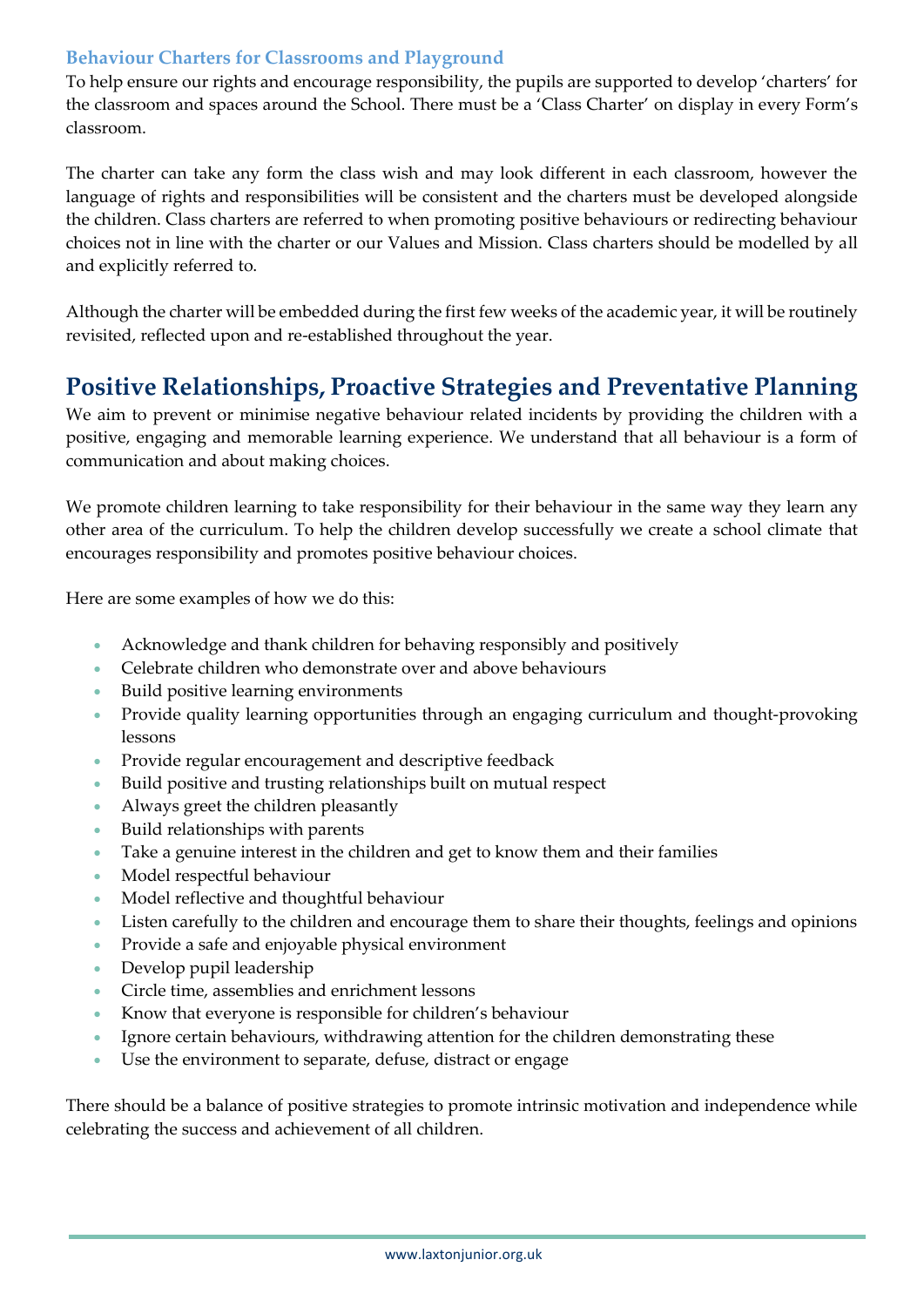# **Rewards and Consequences**

The Values and Mission of the School underpin all processes relating to behaviour. We believe all children should understand that it is the responsibility of staff, pupils and all members of the school community to uphold and maintain our school Values and Mission. Examples of behaviours and possible rewards and consequences can be found in the Laxton Junior School Behaviour Pathway (Appendix 1).

### **Rewards**

We believe that providing encouragement and specific feedback to the pupils about their effort is the most effective way to develop positive behaviour. In addition, there are a range of incentives used to encourage and celebrate pupil's positive behaviour. Although there is no definitive list, below are the most commonly used rewards:

- **Verbal acknowledgement:** e.g. feedback and praise
- **Visual acknowledgement:** e.g. thumbs up, sticker
- **Public recognition:** e.g. house points, share success with another class or teacher; Celebration assembly recognition, Values Certificate, Values Award, Colours Awards, Merit
- **Class rewards:** (optional) e.g. marble in the jar, raffle ticket, personalised reward
- **Inform parents:** e.g. conversation at drop off/pick up, praise postcards/notes, email home

### **Consequences**

Although we teach the children that there are natural consequences to behaviour, we also make it clear that enforced consequences are a necessary part of discipline and behaviour management. When pupils do not respond to redirection or positive correction, teaching staff will apply consequences, as appropriate and in line with our Behaviour Pathway. Less severe consequences might be deferred whilst more serious consequences are non-negotiable and immediate.

Staff, including Teaching Assistants, Griffin Club Assistants and the Leadership Team, will use their professional judgement when deciding on the most appropriate consequence. When establishing behaviour consequences, we aim to ensure relatedness between the behaviour and the consequential outcome.

# **Restorative Approach**

Restorative approaches encourage pupils to think about how their behaviour affects others, both pupils and staff. It is a tool used to promote good relationships, so that people can work together with the common purpose of helping everyone learn academically, socially and emotionally. If a pupil has displayed behaviours not in line with a Behaviour Charter, they will be supported to recognise the impact their behaviour has had on themselves and others and suggest a solution to resolve the situation and prevent reoccurrence in the future.

Restorative approaches are based on four key features:

- **Respect** for everyone by listening to other opinions and learning to value them
- **Responsibility** taking responsibility for your own actions, choices, responses, behaviours
- **Repair** developing the skills within our school community so that its individual members have the necessary skills to identify solutions that repair harm and ensure behaviours are not repeated
- **Re-integration** working through a structured, supportive process that aims to solve the problem and allows children to continue learning alongside their peers

When there have been incidences between two or more children, key questions will be asked to find out what has happened and how the individuals involved can make things right again, or repair the harm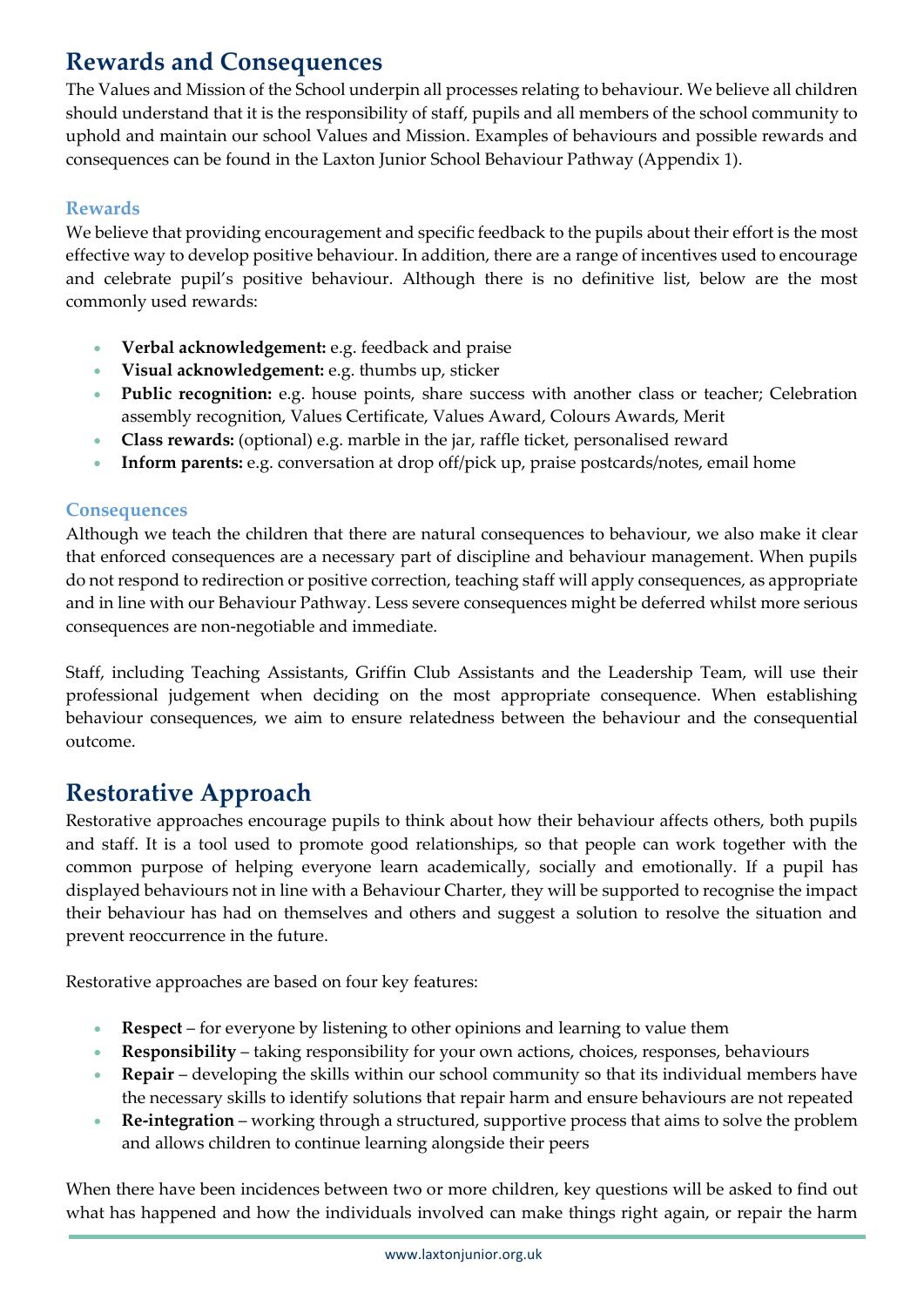caused. Our aim is not to ask 'why?' something has happened but to determine what has led up to an issue and resolve it in a positive way. Everyone involved in an incident is taken through a restorative conversation and is, therefore, supported in coming to understand the harm that has been caused to all parties. We also believe that if pupils reach their own agreement as to how to move forward after a conflict, they are more likely to abide by it than if it is suggested by an adult or imposed upon them. By involving the pupils in the design of the agreement we give them ownership over it and ensure it is helping them to resolve the situation and make amends in their own way.

### **Restorative Conversations and Questions**

Restorative conversations and questions may be used when it is deemed appropriate by the adult that they appropriate next step. When using restorative questions and conversations, questions will be asked in a quiet and appropriate area of the environment. During this conversation, the following expectations apply:

- Only one person talks at a time
- Active listening without interruptions
- Respect shown to others in the conversation
- Confidentiality explain that this is between the people involved (including trusted adults)
- Safeguarding Policy is always followed
- If child/children involved are not meeting the expectations or are still/becoming angry or too upset, the process stops until a more appropriate time

Our restorative questions can be found in Appendix 2. Restorative conversations and questions should be used in a way that supports restoration. It may be that:

- Not all questions are asked
- Responses are given via drawing, using 1-10 scales
- Adult leading the restorative conversation asks pupils to imagine how people may be affected, or a way to put it right
- Postponements are offered if a child is not ready to engage yet

All teaching staff working within our school use active listening skills when dealing with a conflict. This enables them to draw out more from those involved.

#### **Restorative Consequences**

Where appropriate and in line with our Behaviour Pathway, the child/children should be involved. Those leading the conversation should ensure that the consequence is constructive and allow the child to learn from what has happened, as opposed to a sanction being imposed and the child seeing themselves as the victim of punishment.

We aim to help the children look at the harm they have caused to others and see that their consequence is a way of putting things right with the person who has been hurt, as well as with the school community, which expects a high standard of positive behaviour.

Some children with social, emotional or mental health difficulties require time to calm down and this is an important part of developing a child's self-management skills. 'Time outs' can be offered to children before an incident is dealt with.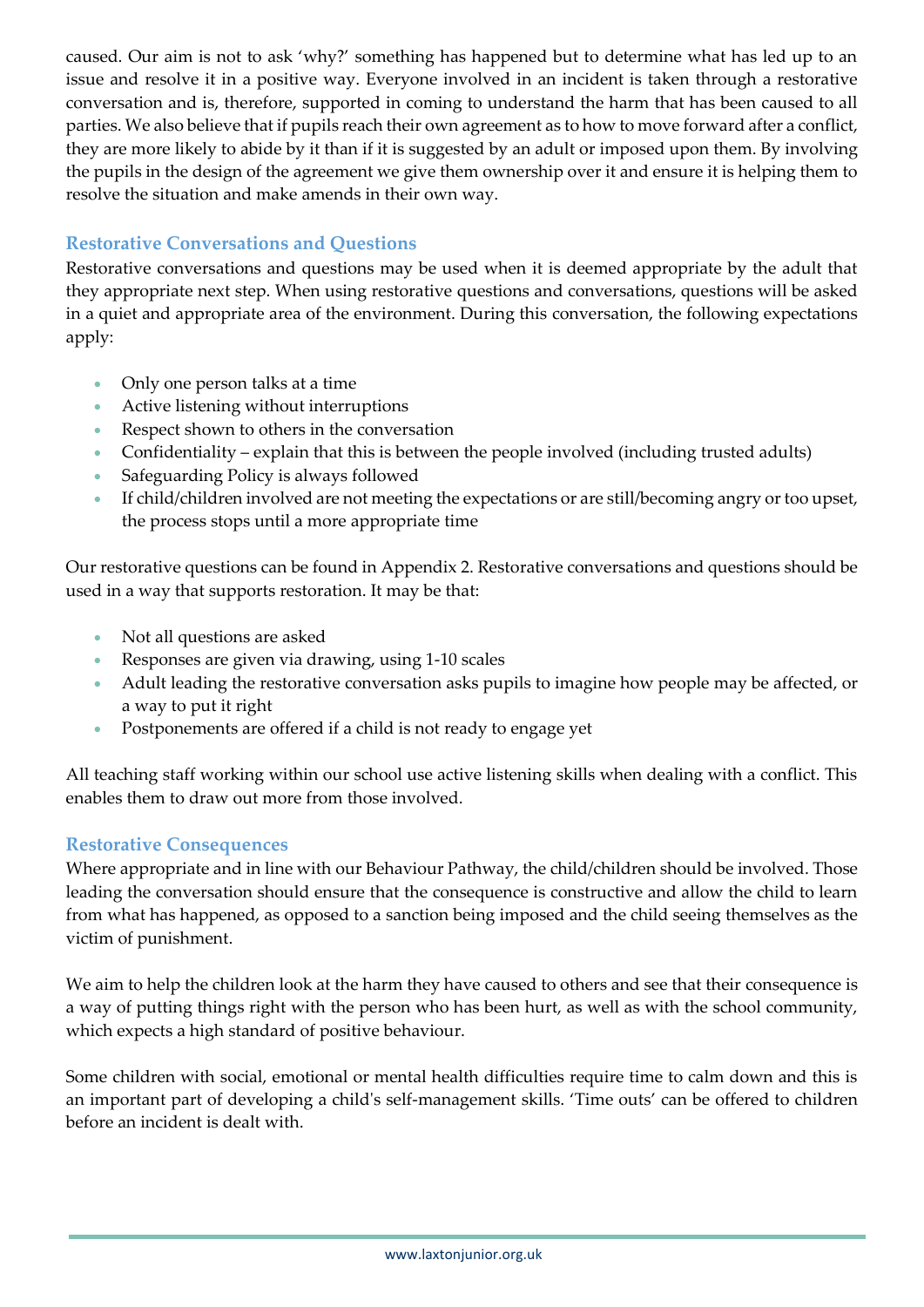### **Implementation of Restorative Approach (including for the EYFS and pupils with SEND)**

We recognise that all children are unique individuals and therefore we are flexible in the way we address any incidences of behaviour not in line with charters or the LJS Value and Mission. The stages of the restorative approach underpin our method in dealing with behaviour issues, but we are conscious that we adapt our approach to ensure it is suitable for the pupil's age and level of understanding.

When working with pupils in the Early Years Foundation Stage our focus is on the initial stages of the restorative approach. Staff working with these children focus on helping them to grasp the concepts of feelings and how they are caused. Modelling, small group work, peer support and visual resources, such as photographs, are used to support the pupils' understanding and development of empathy.

This approach is also adapted for other pupils throughout the school. Pupils with low levels of emotional maturity or with SEND may require support in recognising how their actions have affected others or how they feel about an incident. Pupils are supported in developing their understanding of the restorative approach using tailored resources, lessons and at their own pace. Children identified as having significant social, emotional or mental health needs may require an alternative approach, which will be discussed and decided upon by the team around the child on an individual basis.

Staff use their discretion and knowledge of the pupils involved to determine how best to implement the approach and who to involve**.**

### **Support Systems for Pupils**

The school has an excellent Pastoral Team and support system where pupils are actively encouraged to speak out to stay safe, share their worries and actively engage with their own thoughts, feelings and emotions. Each child is supported by their Form Teacher and Teaching Assistant, alongside the Assistant Head Pastoral, Deputy Head, The Claytons Room and Mental Health Lead where required.

### **Target Cards**

Some pupils may need small positive and personalised steps to help them improve their behaviour. Target Cards will be filled in at the end of each lesson, session, or day by the teacher with the support of any other adults who may have worked with the child during that time. Target Cards may take a variety of forms to suit the individual and may be identified on a child's behaviour or Educational Support plan. The Assistant Head Pastoral, Deputy Head or Head may become involved in monitoring Target Cards as appropriate.

### **Individual Behaviour Plans**

Pupils identified as having difficulty making responsible choices or as needing additional support with their behavioural needs will receive the support and provision that is required to help them achieve the best possible educational, social and emotional outcomes. Following the Behaviour Pathway, teachers should make the Depuy Head and Head of Educational Support aware of any children who need additional and specific support.

An Individual Behaviour Plan (Appendix 3) details the barriers and triggers for individual children. It is an action plan to show how the child can achieve an improvement in their behaviour. This should be used as soon as possible to support the child in benefitting from our positive behaviour system.

Individual Behaviour Plans should:

• Have a small number of achievable targets on, with a list of strategies being used to support the child in achieving their targets.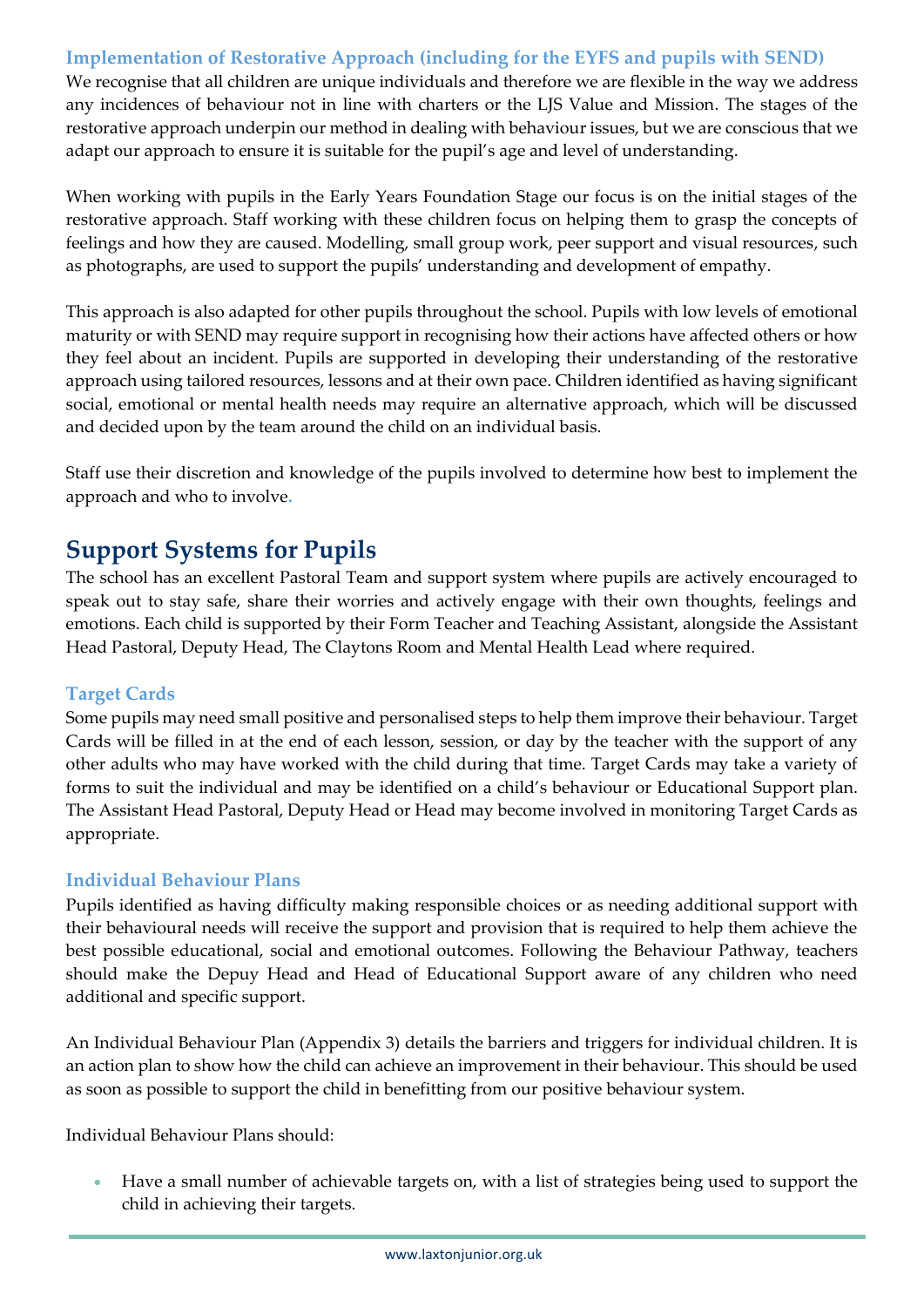- Include the child and parent in the writing and review process, ensuring their views are included showing their commitment to improving their behaviour
- Be reviewed on a regular basis
- Be shared with parents/carers and relevant teaching staff

# **Physical Intervention and Restraint**

All staff with responsibility for children's safety and welfare must deal professionally with all incidents involving aggressive behaviour and only use physical intervention as a last resort, always ensuring minimal risk of injury to pupils and staff. The decision on whether or not to physically intervene is down to the professional judgement of the staff member concerned and should always depend on the individual circumstances.

All incidents requiring handling should be reported to the Deputy Head, recorded on CPOMS and information shared with the parents.

### **Personal Handling Plans and Risk Assessments**

If a child is considered a risk to themselves, other children, or staff then a personal handling plan and risk assessment will be completed by the Deputy Head and Educational Support department. These documents will be shared with all staff to ensure plans are always followed, providing consistency for the child. Personal handling intervention is a last resort. If a child is in crisis and needs positive handling intervention any member of staff has a duty to support the child.

### **Temporary and Permanent Exclusions**

Exclusion is a last resort after all other attempts to improve behaviour have not been successful. All interventions and staff actions will be recorded and provide a clear pathway to this decision. It will not be taken lightly and all steps to avoid this situation will be taken. Parents would have been warned in advance, and in writing, of this possibility.

Permanent Exclusions for behavioural reasons would only follow at least one period of temporary exclusion unless the breach of discipline (within or beyond school) was so serious that the expulsion of a child was deemed to be in the School's best interests or those of the child or other children.

Reasons for temporary or permanent exclusion of a child include, but are not limited to:

- Bullying (including cyberbullying) of other pupils
- Persistent non-attendance of the pupil without good reason
- Possession of or use of alcohol or illegal substances
- Persistent refusal to conform to the school's behavioural expectations
- The school's inability to guarantee the safety of the child or other children or the school.
- Malicious accusations against a member of staff

Before deciding whether to exclude a pupil, either permanently or for a fixed period, the Head will:

- Consider all the relevant facts and evidence, including whether the incident(s) leading to the exclusion were provoked
- Allow the pupil to give their version of events
- Consider if the pupil has special educational needs and disability (SEND)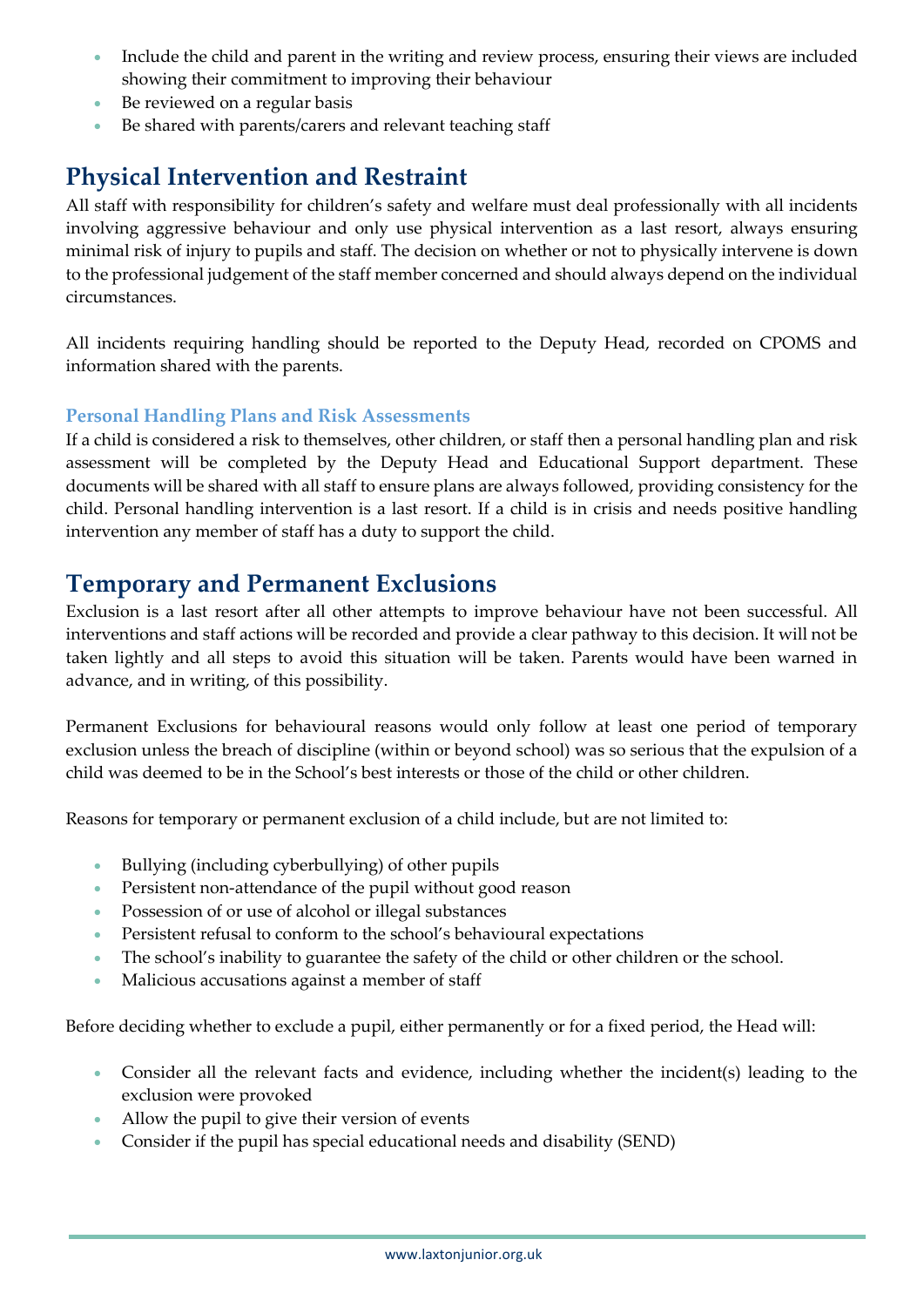In such circumstances, the school would act fairly and properly in deciding whether a pupil must be temporarily excluded or permanently excluded from the School and wherever possible would seek the agreement of the parents before a decision was taken.

Pending the outcome of an investigation or an appeal against permanent or temporary exclusion, the pupil will be suspended and shall remain away from School during this time. The pupil will not have the benefits of being a pupil or to enter School premises during this time without written permission from the Head.

Suspension, temporary and permanent exclusion fall within the authority of the Head only. The Head shall act with procedural fairness in all such cases and the action taken for one case will not set a precedent for any other. The Head's decision shall be subject to appeal if requested by the parents.

### **Managing Transitions**

The School is aware that transitions can be times of anxiety for pupils. This includes both transitions around the school site during the day and the more significant transitions into new year groups and new schools.

In Reception and Year 1, pupils are supervised when they are moving around the school building. In Years 2 to 6 children are sometimes trusted to move to another space within the school unsupervised, providing that their behaviour is appropriate. Independence increases with age. Children are always actively supervised in outdoor spaces.

Transition afternoons are held in the Summer Term to support pupils moving into new year groups, these are also available to new starters. Pupils that have been identified as finding change difficult are supported by their Form Teacher, in conjunction with the Assistant Head Pastoral and Wellbeing Team as appropriate. Support may include: more frequent meetings with their new teacher, the creation of a social story and other individualised approaches. Transition meetings between current and new Form Teachers occur to ensure all necessary information is handed over. Rights on CPOMS are also adjusted so that the new Form Teacher has access to the pupils' pastoral records.

# **Monitoring**

#### **Behaviour**

- Behaviour, in the first instance, is monitored by the Teacher
- Active supervision at break times by members of staff
- As appropriate, behaviour is logged onto CPOMS, this helps create a full picture in one place of a child's behaviour; Form Teachers, Head of Educational Support, Assistant Head Pastoral and Deputy Head have access to these records.
- CPOMS records will be used to identify patterns of behaviour for individual children, classes and the school; this information will be used to inform classroom practice, assemblies, action plans, staff training and responses
- At least termly, behaviour incidents are reported to the Safeguarding Governor and the Chair of the LJS Committee
- Any escalating behaviour concerns will be shared with the Head and LJLT during weekly meetings

#### **Policy**

The policy will be reviewed at least annually by the Deputy Head with support of the school community, including pupils. However, if any amendments are made at other times of the year, parents will be informed via School Post.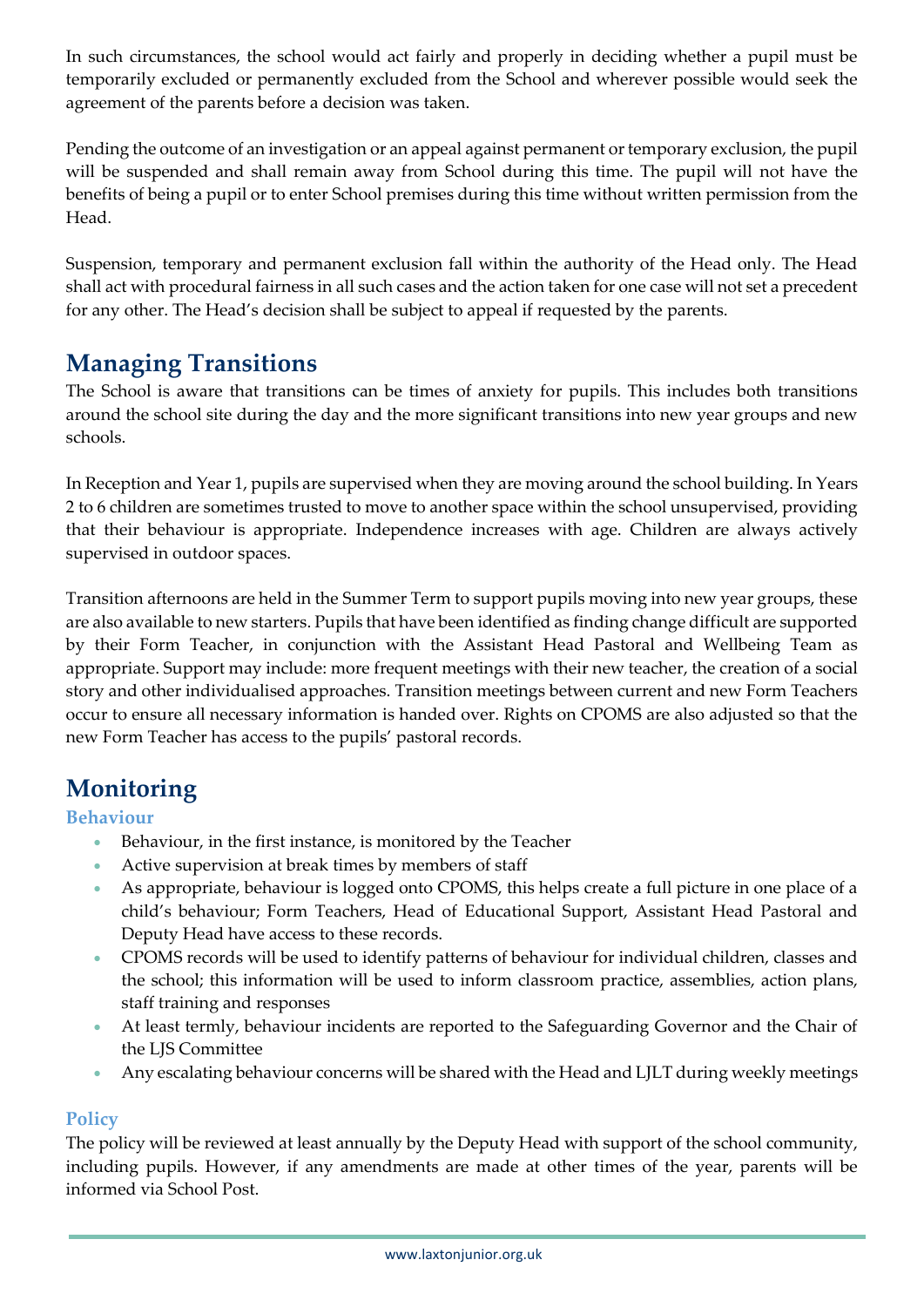# **Training**

The Deputy Head is responsible for ensuring that all staff receive regular training on all aspects of this policy and that information on this policy is shared during new staff induction.

# **Concerns and Complaints**

Parents should speak with their Form Teacher, as the first point of call, if they have any concerns. Laxton Junior School's Complaint Policy can be found on the **LJS website**.

## **Linked Policies**

- Countering Bullying and Cyberbullying Policy
- Online Safety Policy
- IT Acceptable Use Policy
- Safeguarding Policy
- PSHE Policy
- RSE Policy
- Search and Confiscation Policy
- Educational Support Policy
- Complaints Policy
- Oundle School and LJS Terms and Conditions
- Staff Code of Conduct
- Whistleblowing Policy

| <b>Reviewer</b>                      | SMC.                |
|--------------------------------------|---------------------|
| <b>Post of Reviewer</b>              | Deputy Head and DSL |
| <b>Review Date</b>                   | Michaelmas 2021     |
| Reviewed and filed with both Schools | Lent 2022           |
| Next Review (max 3 years)            | Michaelmas 2022     |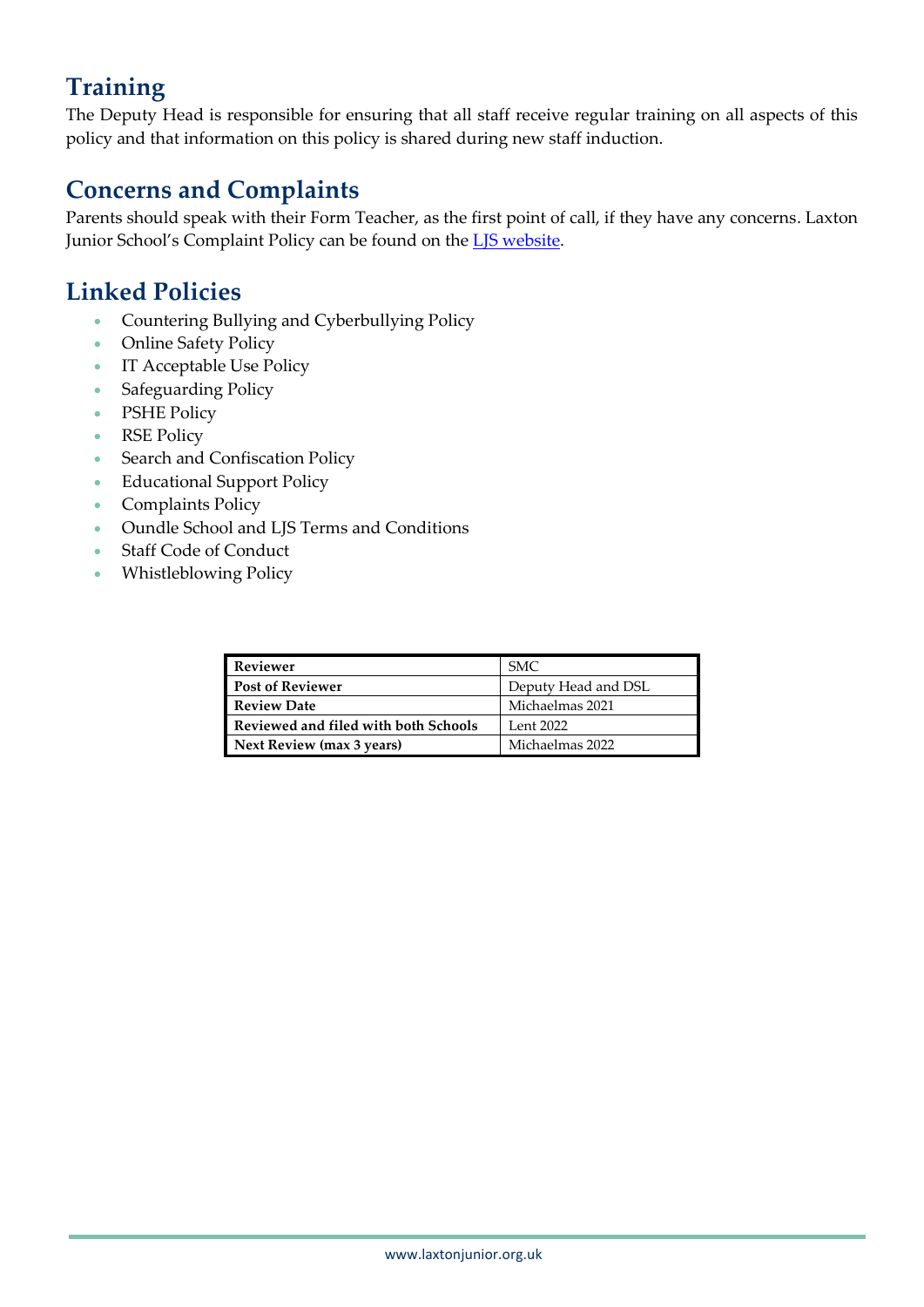### **Appendix 1 LJS Behaviour Pathway**

The safety and wellbeing of our pupils is paramount. Each behaviour will be approached and considered individually. Responses are based on sound professional judgement, our LJS Values and Mission and, where appropriate, linked to child protection and statutory guidance.

| Level    | <b>Examples of behaviour</b>                           | <b>Possible Rewards/Consequences</b>                 |
|----------|--------------------------------------------------------|------------------------------------------------------|
| З        | Repeated Level 0, 1 and 2 behaviours                   | As level 0, 1 and 2 with option of:                  |
|          | Consistently showing highest standard of<br>۰          | Values Award<br>$\bullet$                            |
|          | behaviour                                              | Merit<br>۰                                           |
|          | Leading by example<br>۰                                | Speech Day Award                                     |
|          | An outstanding achievement inside or outside<br>۰      |                                                      |
|          | of school                                              |                                                      |
|          | Consistently show above and beyond<br>$\bullet$        |                                                      |
|          | behaviours                                             |                                                      |
|          |                                                        |                                                      |
| 2        | Repeated Level 0 and 1 behaviours                      | As level 0 and 1 with options of:                    |
|          | Over and above behaviours, in line with •<br>$\bullet$ | Values Certificate                                   |
|          | charters, LJS Values and Mission                       | Positive praise postcard/note home                   |
|          |                                                        | Phone call or email home                             |
|          |                                                        | Celebration lunch with Mr Robertson                  |
|          | Repeated Level 0 behaviours                            | As level 0 with options of:                          |
|          | Showing consistent Ready for Learning<br>۰             | Recognition board<br>$\bullet$                       |
|          | behaviours                                             | Class based rewards<br>۰                             |
|          | Making positive contributions towards<br>$\bullet$     | Compliment and praise from Deputy Head               |
|          | learning                                               | / Head                                               |
|          | Being a role model to others<br>۰                      | Conversation with Parent                             |
|          | Being an independent learning<br>۰                     |                                                      |
|          | Showing resilience<br>$\bullet$                        |                                                      |
|          | Being a reflective learning                            |                                                      |
| Ю        | Showing respect                                        | Thanks/ Compliment /Verbal Praise<br>$\bullet$       |
|          | Acting safely<br>$\bullet$                             | Sticker<br>$\bullet$                                 |
| Ready    | Cooperating with others<br>$\bullet$                   | House Point<br>$\bullet$                             |
| for      | Showing good listening skills<br>۰                     | Able to engage with positive learning<br>۰           |
| Learning | Following instructions<br>$\bullet$                    |                                                      |
|          | Being polite<br>$\bullet$                              |                                                      |
|          | Trying their best<br>$\bullet$                         |                                                      |
|          | Wearing school uniform with pride<br>۰                 |                                                      |
| $-1$     | Be prepared<br>Minor and/or isolated incident          | Led by member of LJS Staff and/or Form               |
|          | Low level disruption<br>$\bullet$                      | <b>Teacher</b>                                       |
|          | Calling out / cheeky remarks<br>$\bullet$              | Prevention / redirection /                           |
|          | Talking in assembly<br>۰                               | reminders of expectations / reminders of             |
|          | Distracting others<br>$\bullet$                        | previous positive behaviour / distraction by         |
|          | Not engaging in learning<br>۰                          | teacher                                              |
|          | Moving around unsafely<br>۰                            | Recognising positive behaviours<br>۰                 |
|          | Minor pushing/jostling<br>۰                            | 30 second scripted conversation<br>۰                 |
|          | Unkind words<br>$\bullet$                              | Warning<br>$\bullet$                                 |
|          | Not completing homework<br>۰                           | Move learning space<br>$\bullet$                     |
|          |                                                        | Time out / space for calming down                    |
| $-2$     | Misbehaviour or Repeated Level -1                      | Led by member of LJS Staff and/or Form               |
|          | Persistent low level<br>$\bullet$                      | <b>Teacher</b>                                       |
|          | Constant calling out<br>$\bullet$                      | As above alongside option of                         |
|          | Not heeding to warning<br>$\bullet$                    | Restorative conversation/questions                   |
|          | Regularly preventing others from learning<br>$\bullet$ | Miss break time<br>$\bullet$                         |
|          | Regularly incomplete learning tasks<br>$\bullet$       | Class-based behaviour plan / strategies<br>$\bullet$ |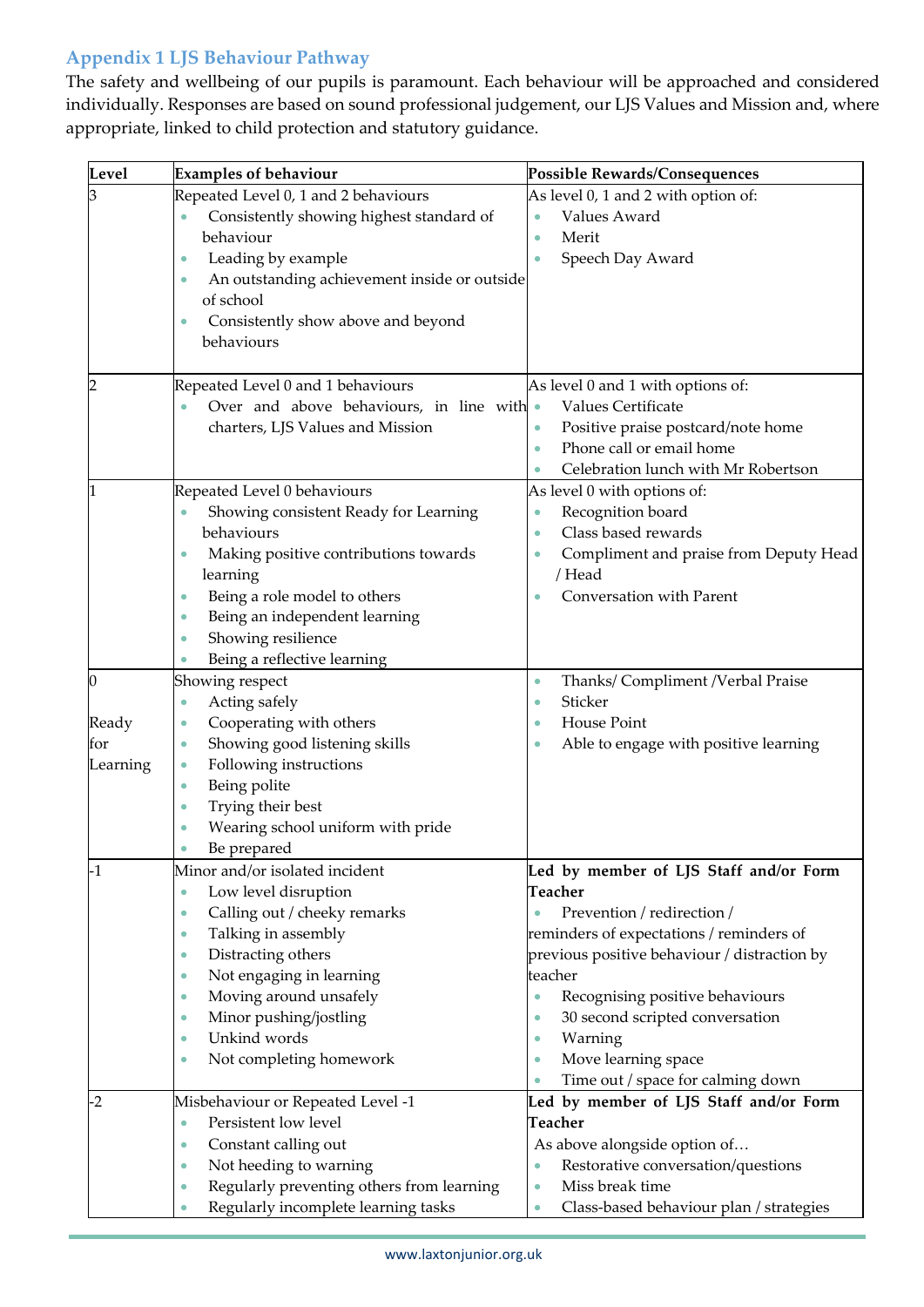|      | Regular minor playground incidents<br>$\bullet$          | Form teacher informing parents via                  |
|------|----------------------------------------------------------|-----------------------------------------------------|
|      | Being unsafe online and not abiding by the<br>$\bullet$  | email, communication book, phone call or            |
|      | Pupil Acceptable Use Policy                              | chat on playground                                  |
|      | Unintentional offensive comments about<br>$\bullet$      | Behaviour logged on CPOMS                           |
|      | gender, sexual orientation, ethnicity,                   |                                                     |
|      | nationality, ability or such like.                       |                                                     |
| $-3$ | Misbehaviour or Repeated Level -1 or -2                  | <b>Led by Form Teacher</b>                          |
|      | Defiance<br>$\bullet$                                    | As above alongside option of                        |
|      | Disrespect of resources<br>$\bullet$                     | Restorative project                                 |
|      | Damage to property<br>$\bullet$                          | Loss of privileges                                  |
|      | Persistent low-level disruption or negative<br>$\bullet$ | 1:1 conversation with member of<br>$\bullet$        |
|      | behaviour for an extended period of time                 | Leadership Team                                     |
|      | Strong unkind, mean or rude language used<br>$\bullet$   | Form Teacher meeting with Parents<br>۰              |
|      | towards others                                           | Learning undertaken in different space<br>$\bullet$ |
|      | Swearing<br>$\bullet$                                    | Target Card monitored by Form                       |
|      |                                                          | Teacher                                             |
|      |                                                          | Intervention and support by Assistant               |
|      |                                                          | Head Pastoral or Deputy Head                        |
|      |                                                          | Referral to Educational Support<br>$\bullet$        |
|      |                                                          | Electronic Sanction logged on CPOMS                 |
| -4   | Serious Misbehaviour or repeated level -1, -2 or         | Led by Deputy Head and/or Assistant Head            |
|      | -3                                                       | Pastoral                                            |
|      | Repeated unsafe use of equipment<br>$\bullet$            | As above alongside option of                        |
|      | Graffiti<br>$\bullet$                                    | Meeting with AHP/DH, Form Teacher,                  |
|      | offensive<br>Intentionally<br>comments<br>$\bullet$      | pupil and parents                                   |
|      | gender, sexuality, ethnicity, nationality, ability       | Target Card monitored by Deputy                     |
|      | or any protected characteristic                          | Head                                                |
|      | Theft<br>$\bullet$                                       | Individual Behaviour Plan                           |
|      | Violence/fighting<br>۰                                   | Parents may be required to attend                   |
|      | Intimidation, harassment, threatening<br>$\bullet$       | frequent meetings                                   |
|      | behaviour etc                                            | Referral to Educational Support<br>$\bullet$        |
|      | <b>Bullying behaviours</b><br>$\bullet$                  | Referral to outside agency<br>$\bullet$             |
|      | Wilful minor destruction of property<br>$\bullet$        | Referral to Safeguarding Partner                    |
|      |                                                          | Temporary Exclusion                                 |
| -5   | Serious Misbehaviour or repeated level -1, -2, -3        | Led by Deputy Head and/or Head                      |
|      | or -4                                                    | As above alongside option of                        |
|      | Racism, homophobia or discrimination of<br>$\bullet$     | Meeting with Head and/or Deputy Head<br>$\bullet$   |
|      | any kind                                                 | Frequent Head/Deputy Head, student and<br>$\bullet$ |
|      | Leaving school premises<br>$\bullet$                     | parents                                             |
|      | Physical assault<br>$\bullet$                            | Target Card monitored by Head Teacher               |
|      | Sexual harassment, assault or violence<br>$\bullet$      | Permanent Exclusion                                 |
|      | Violence / fighting, including weapons<br>$\bullet$      |                                                     |
|      | Serious theft<br>$\bullet$                               |                                                     |
|      | Wilful school-wide disruption<br>$\bullet$               |                                                     |
|      | Wilful serious destruction of property<br>$\bullet$      |                                                     |
|      |                                                          |                                                     |
|      |                                                          |                                                     |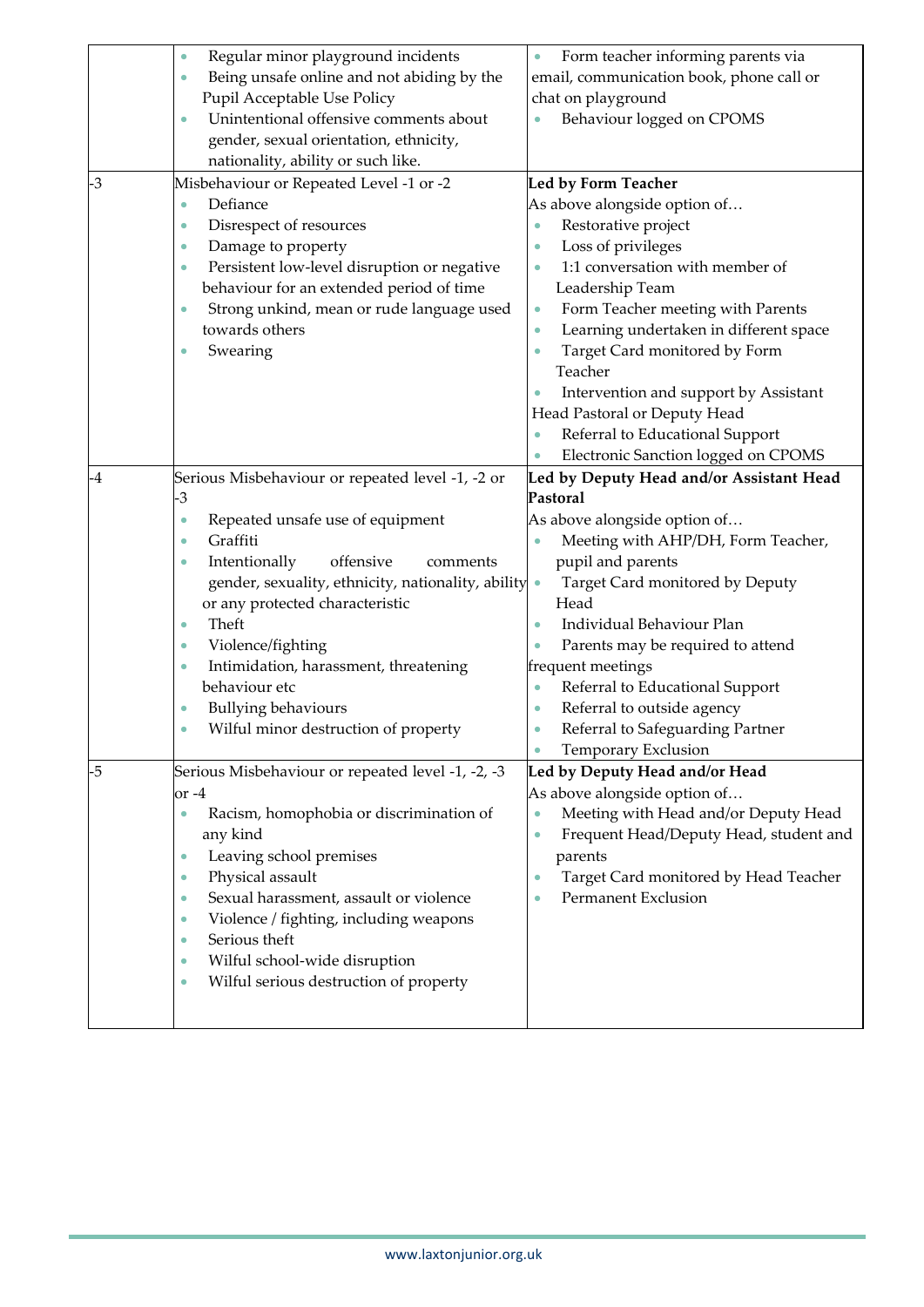### **Appendix 2: Restorative Questions**

- What happened?
- What were you thinking at the time?
- What have you thought since?
- How did this make people feel?
- Who has been affected? How?
- What should we do to put things right?
- How can we do things differently in the future?